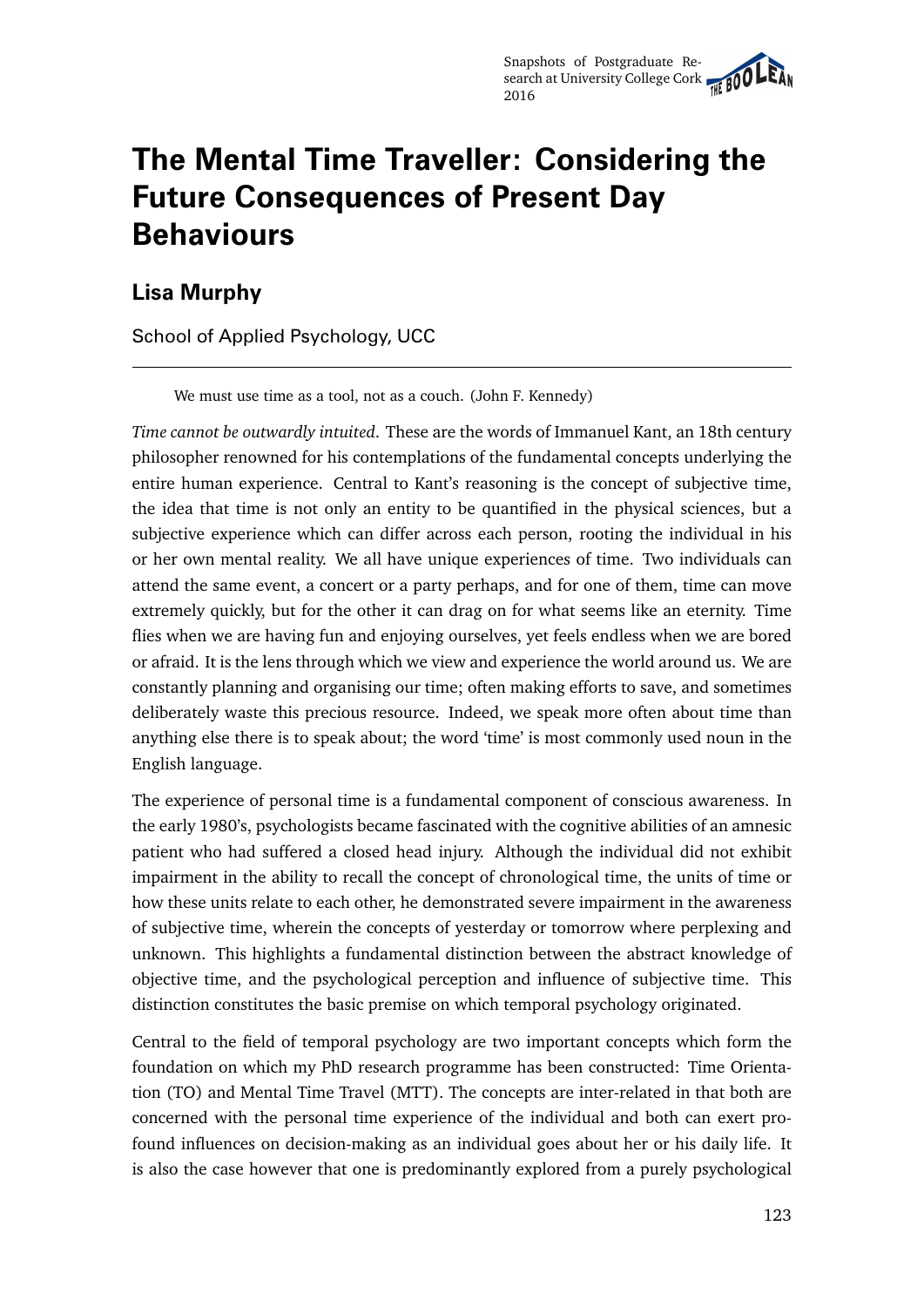perspective, as a stable personality characteristic (TO), whereas the other is largely explored from a cognitive neuroscientific position, as a mental ability which is unique to human beings over other species (MTT). The overarching aim of my doctoral research is to explore the role of both concepts with regards to every day decision-making and behaviour. Specifically, my research focuses on decision-making around behaviours which could potentially impact our immediate or long term physical health such as cigarette smoking, excessive alcohol consumption and drug use (behaviours predominantly known as health risk behaviours), and regular exercise, healthy diet and seatbelt use (behaviours predominantly known as health protective behaviours).

#### **Time orientation and health behaviours**

Throughout our childhood, we begin to develop personality traits which ultimately become stable across individuals and across time. These personality characteristics form the very essence of who we are as individuals. They dictate how we behave towards others and how we will react and respond to certain stimuli or situations. An orientation towards a particular time frame is considered to be one important aspect of personality which develops throughout our childhood and becomes solidified as a stable personality characteristic according to our early experiences, our familial environment and other social experiences and interactions. It represents the level of cognitive involvement we devote to the past, the present and the future. When we make decisions as we go about our daily lives, most individuals exhibit a tendency to orient towards one particular time frame over the others to inform their decision-making. Consider the following scenario:

*You are at a friends' party and somebody offers you a portion of your favourite dessert on a paper plate (for this example, let's say it is a slice of chocolate cake). You have already eaten a slice of the cake, along with some party finger food, and although you are not feeling too full or bloated, you know that it is probably not the best idea for you to eat another portion.*

At this point, as the person who has offered you the cake awaits a response, most individuals engage in a quick decision-making process. Some may think back to a previous time when they overindulged, remembering the sensation of being over-full and sluggish. Others will only consider the immediate pleasure and gratification they will receive from eating another slice of double chocolate fudge. There are also those individuals who may envision the potential future consequences involved, e.g. feeling guilty or gaining weight.

This habitual gravitation towards considering past, present or future outcomes of a particular behaviour can exert a profound influence on our decision-making. The TO concept has been explored in studies across many different life domains (e.g. academic performance, career trajectories and financial management). However, my doctoral research is rooted in health psychology, and how TO can influence our engagement in health risk behaviours and health protective behaviours. To date, research suggests that an orientation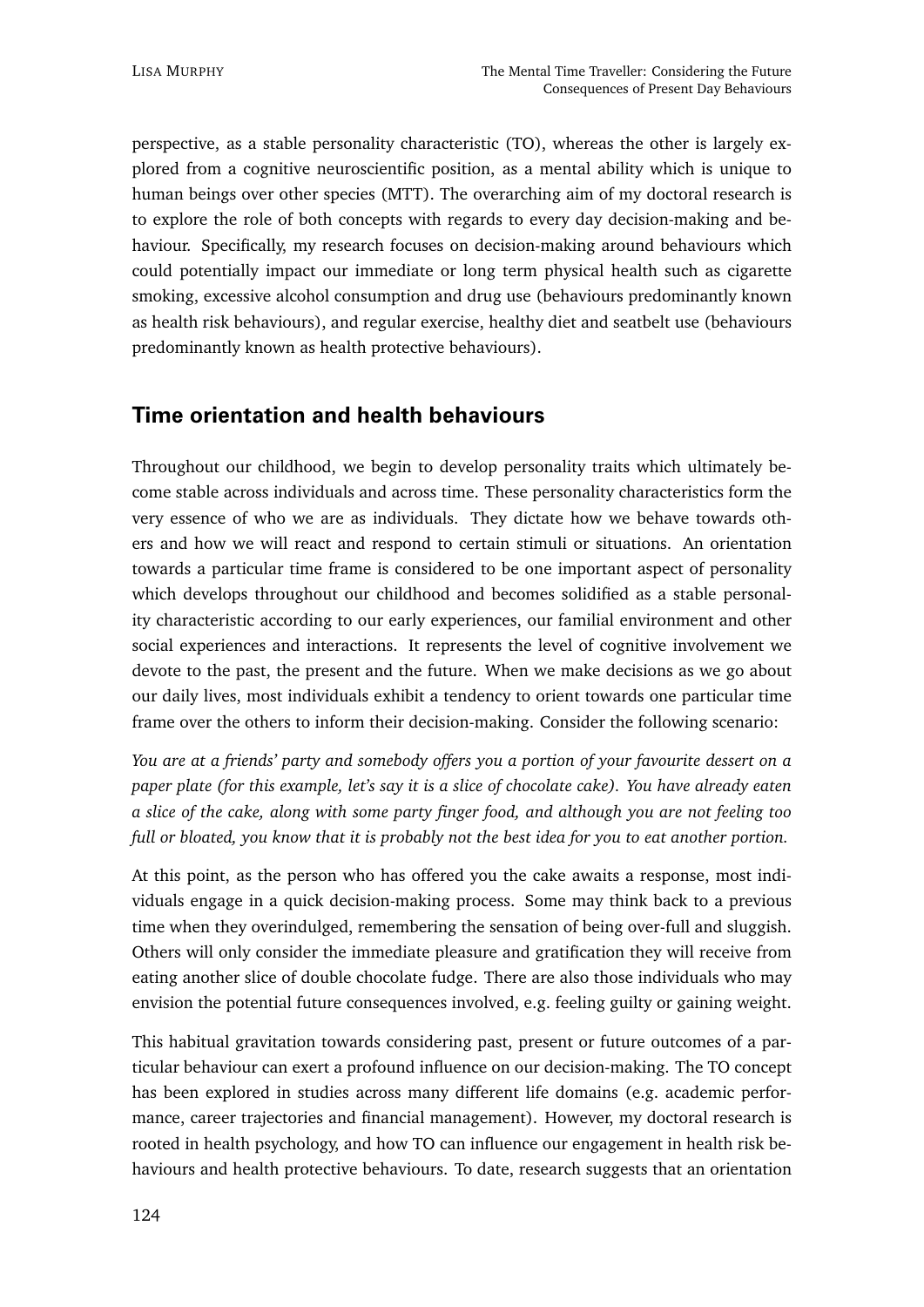toward the present time frame is typically associated with engagement in health risk behaviours which are potentially damaging to physical health. Individuals who are present oriented are theorized to only consider the immediate consequences of their behaviours, thus engaging in behaviours which illicit and immediate reward (e.g. overindulging in sweet or fatty foods), over those behaviours which are associated more with long term gain (e.g. maintaining a balanced, healthy diet). Alternatively, an orientation to the future has been associated in the literature with maintaining a healthier lifestyle. Individuals who are future orientated have been found to be more likely to engage in behaviours which are protective of their physical health (e.g. regular exercise). Theoretically, this is due to their greater ability to plan, organise and work towards clear, specific goals, as well as their persistent regard for their continued health and safety or strive towards greater health and safety. However, it is also the case that the research to date has been limited in quality, producing a number of contradictory results, which renders the findings difficult to interpret and moreover difficult to apply to enhance or reduce engagement in particular health behaviours. Such limitations include:

- 1. Uniformity with regards to TO assessment: There is a lack of consistency within the field of health psychology with regards to the most appropriate means by which to assess an individuals' TO. As such, it is difficult to determine whether any contradicting findings are the results of such diverse measurement, or whether there are legitimate gaps in our theoretical understanding of the construct.
- 2. Research participants: The continuous use of student samples in research ultimately renders the findings only representative of the student population, and limits our ability to generalise research findings to other populations, e.g. older adults.

In order to address these limitations effectively, my PhD research programme incorporates the collection of data from a number of diverse populations, including adolescents and older adults, as well as the development of a new psychological measurement tool which to be used to assess TO specifically for research in health psychology and health behaviours. This will allow us to differentiate people according to their individual time orientations, and explore how this relates to the health behaviours that these individuals engage in. It is hoped that this measure will become the dominant means by which to assess TO specifically within health psychology.

#### **Mental time travel**

As our brain evolved, it developed a capacity that is unique to our species, a capacity whereby it can stretch weeks, months and even years into an infinite future, without us ever having to step outside our front doors. This ability is typically referred to in research as mental time travel (MTT). Although it involves the activation of many different regions within the brain, a crucial component involved in MTT lies right the centre, and it is called the hippocampus. This tiny structure is responsible for retrieving specific details,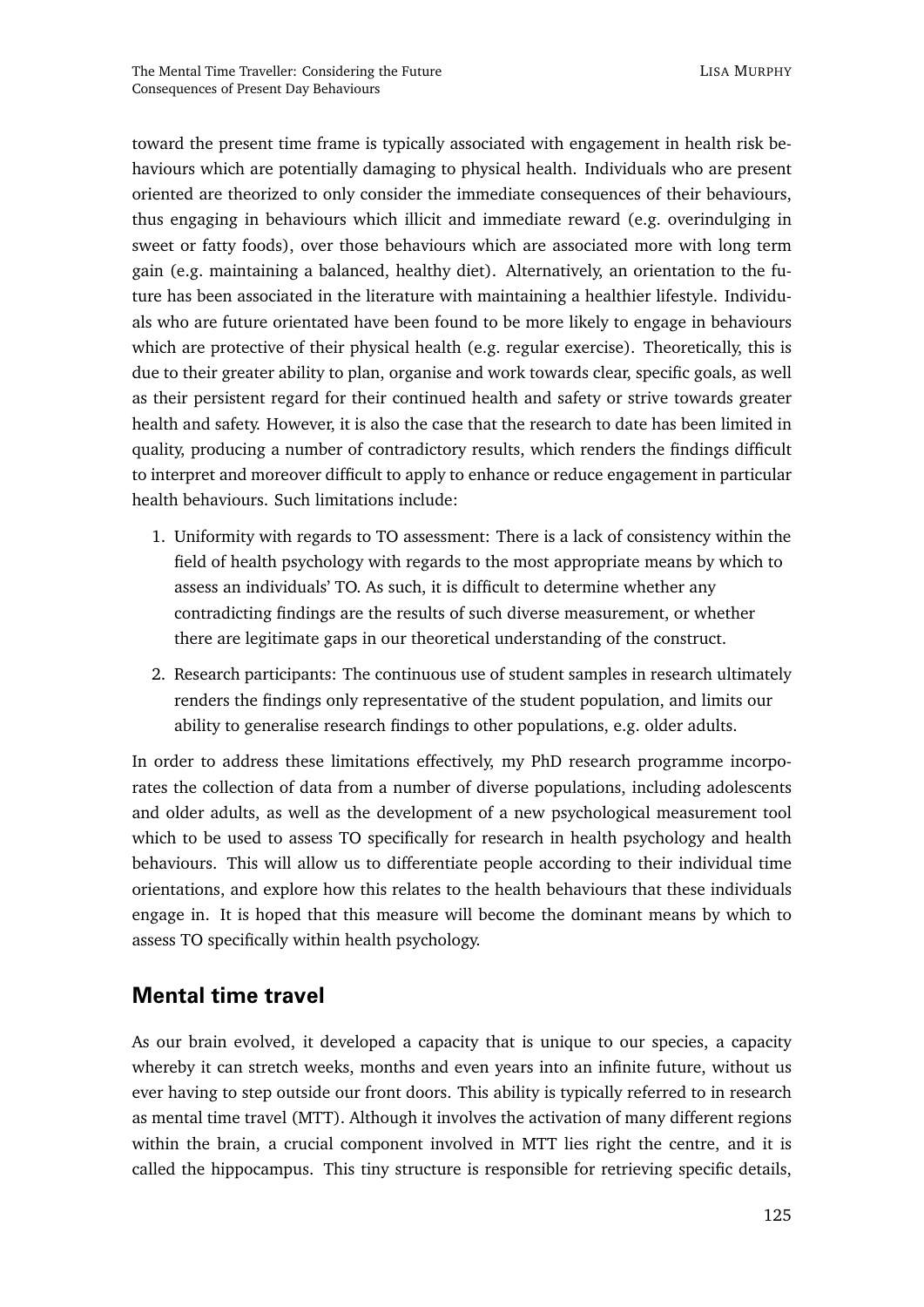thoughts and knowledge gained from our memories of past experiences, and using them to construct creative and scenarios in our minds, effectively allowing us to design our very own imagined future.

My PhD research also focuses on how we can harness this amazing ability, so that we can live longer and feel better while doing so. Imagine a moment of temptation, whether this is food temptation or a cigarette craving, the temptation to binge drink or to stay on that comfy couch watching endless hours of TV instead of getting some fresh air and exercise. These are the moments when MTT could be utilised to our advantage. If individuals could take a moment to not only consider, but to immerse themselves in an imagined future where they make the healthier choice and actively envision the associated benefits, it is likely that this process could result in changing one's behaviour for the better in the present. Likewise, vivid imagining of the adverse consequences associated with persistent unhealthy or risky behaviour may be an effective deterring factor for continued engagement in these kinds of behaviours. For my PhD research I am conducting a project which explores brain activation patterns involved in MTT using electroencephalograph EEG equipment. This equipment enables the detection of the location and magnitude of brain activity during specifically designed temporal tasks, i.e. participants will be asked to imagine themselves and others in past, present and future scenarios.

### **Research applications**

Increased public spending on health care since the late 1990s indicates a growing awareness of societal challenges in physical health. However, despite decades of research in health psychology, we are still a long way from understanding exactly why it is that individuals continue to engage in or withdraw from behaviours which are known to directly affect physical health. The reasons underlying why some people persist in engaging in unhealthy behaviours despite being aware of the potential consequences are not fully recognised. Likewise, the reasons why some individuals (but not others) consistently engage in health protective behaviours and maintain a healthy lifestyle are not wholly understood. My PhD research posits that TO is a key explanatory factor in models of health behaviour. By testing associations between this concept and a variety of health behaviours, we can advance theory and understanding in health psychology, and employ this understanding to design low-cost educational and goal oriented intervention techniques. By devising strategies by which an orientation towards future thinking and imagined future consequences (specifically around health behaviours) can be increased, then more individual's will be successful in making healthier choices which will be beneficial for their long and short term physical health. Inventions designed around TO and MTT would therefore be constructed on the basis of a number of primary objectives:

1. To educate people on the power of MTT and future thinking,